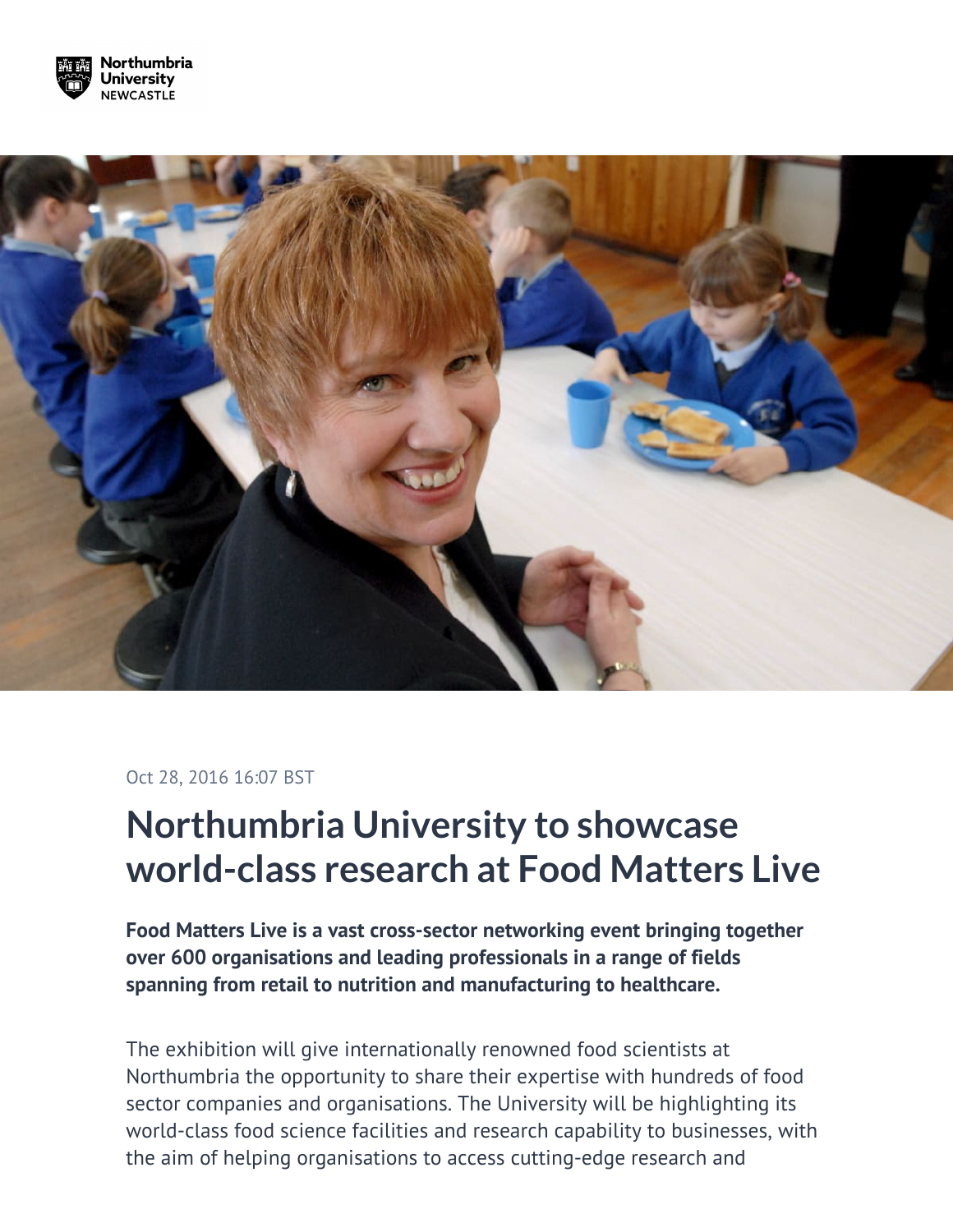development.

Representatives of Northumbria University's [Healthy Living Lab](http://healthylivinguk.org/) will be present to discuss their research initiatives relating to public health interventions, including school holiday hunger, school and community breakfast clubs, nutrition within school and the workplace, and the associations between nutrition, cognition and physical activity.

[Recent research](https://www.northumbria.ac.uk/about-us/news-events/news/2015/07/research-reveals-impact-of-the-school-holidays-on-struggling-families/) by [Professor Greta Defeyter](https://www.northumbria.ac.uk/about-us/our-staff/d/margaret-anne-greta-defeyter/), Director of Northumbria's Healthy Living team, has revealed that 71% of parents found it harder to make ends meet during the summer holidays compared with term-time, while 63% of parents found themselves without enough money for food during the summer. A staggering 93% of low income parents skip at least one meal a day to make sure their children are fed. More than 65% of parents on low household incomes say they often feel isolated in the school holidays due to being unable to afford to feed their families, or go out and entertain their children.

Northumbria PhD researcher Jackie Shinwell is currently working alongside Professor Defeyter on a collaborative study with Brakes, one of the UK's leading food wholesalers, evaluating its Meals and More holiday club programme.

Professor Defeyter said: "Research by the Healthy Living team has demonstrated that skipping meals is a very real issue for many families during holiday periods. Research currently being undertaken as part of a collaborative PhD studentship with Brakes is building on this finding by evaluating the impact of Brakes' Meals and More initiative, which supports the provision of holiday clubs with food and enrichment activities on the health, educational attainment and social and economic well-being of child attendees, their parents and carers.

"The Phd studentship is a great first step for both parties to collaborate, to establish a rapport and develop a successful, long term relationship. Ultimately both partners benefit through mutual investment, research outputs and co-learning opportunities for the business, the student and academic supervisor."

Northumbria's Department of Sport, Exercise and Rehabilitation will also be exhibiting the user-led research it conducts for leading private food, sport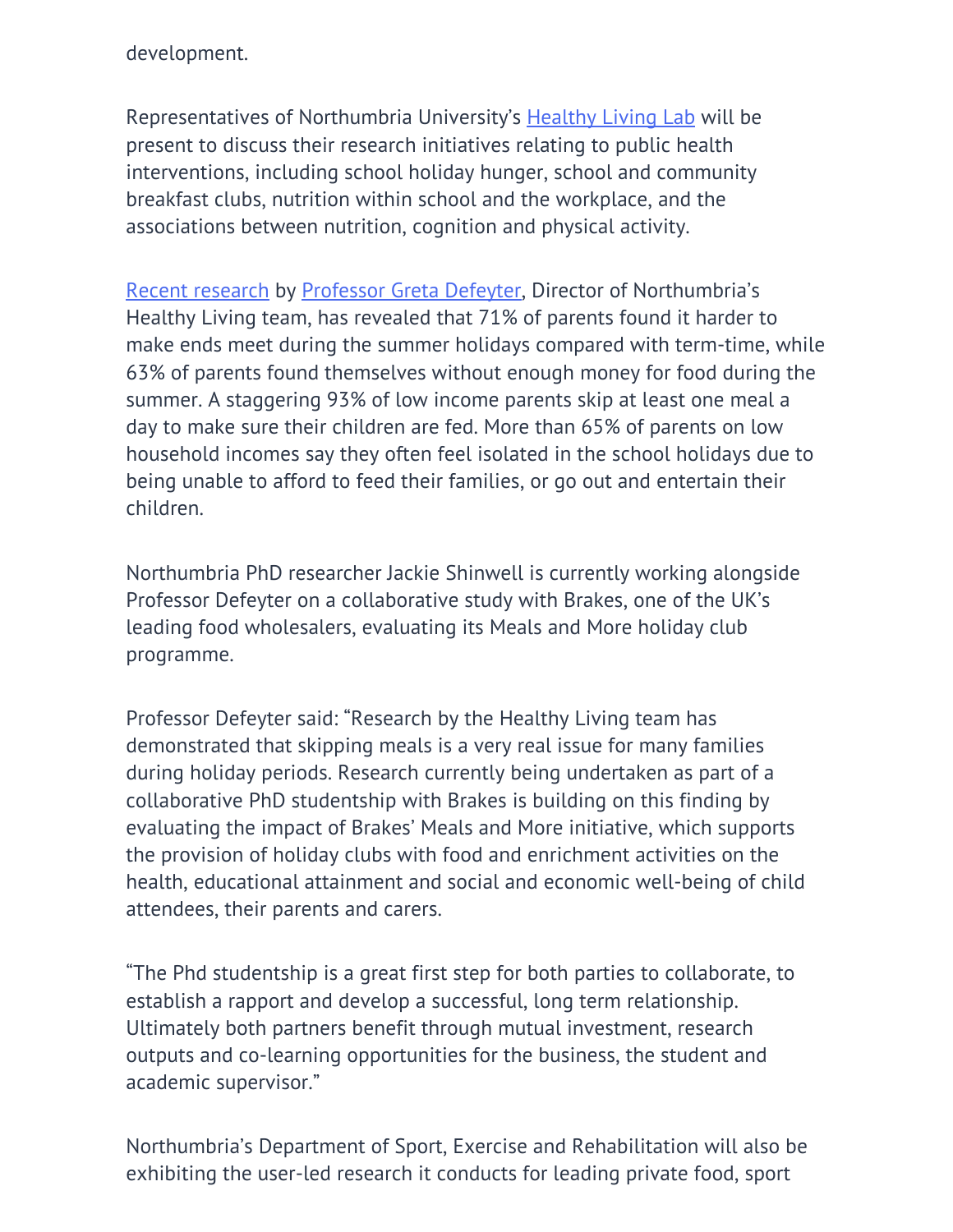nutrition companies and national governing bodies (NGBs) for sport.

The Brain Performance and Nutrition Research Centre will demonstrate how it has earned an international reputation for its research into the effects of nutritional interventions on behaviour while FoodTrac Scientific at Northumbria will focus on food manufacturing, production packaging and analysis.

James Wilkinson, Business and Engagement Manager at Northumbria University, said: "Northumbria is a research rich – business focused university. Food Matters Live provides a great opportunity to show and share our research strengths and impact by making a measurable difference working with leading suppliers and manufacturers in the food industry."

Northumbria's research in the field of Psychology, which includes its work on breakfast clubs, was judged to have outstanding reach and significance for its impact on society in the 2014 Research Excellence Framework exercise, which assesses the quality of research in UK universities.

Northumbria is a research-rich, business-focused, professional university with a global reputation for academic excellence. To find out more about our courses go to [www.northumbria.ac.uk](http://www.northumbria.ac.uk/)

If you have a media enquiry please contact our Media and Communications team at [media.communications@northumbria.ac.uk](mailto:media.communications@northumbria.ac.uk) or call 0191 227 4571.

## **Contacts**



## **Rik Kendall**

Press Contact PR and Media Manager Business and Law [rik.kendall@northumbria.ac.uk](mailto:rik.kendall@northumbria.ac.uk) [07923 382339](tel:07923 382339)